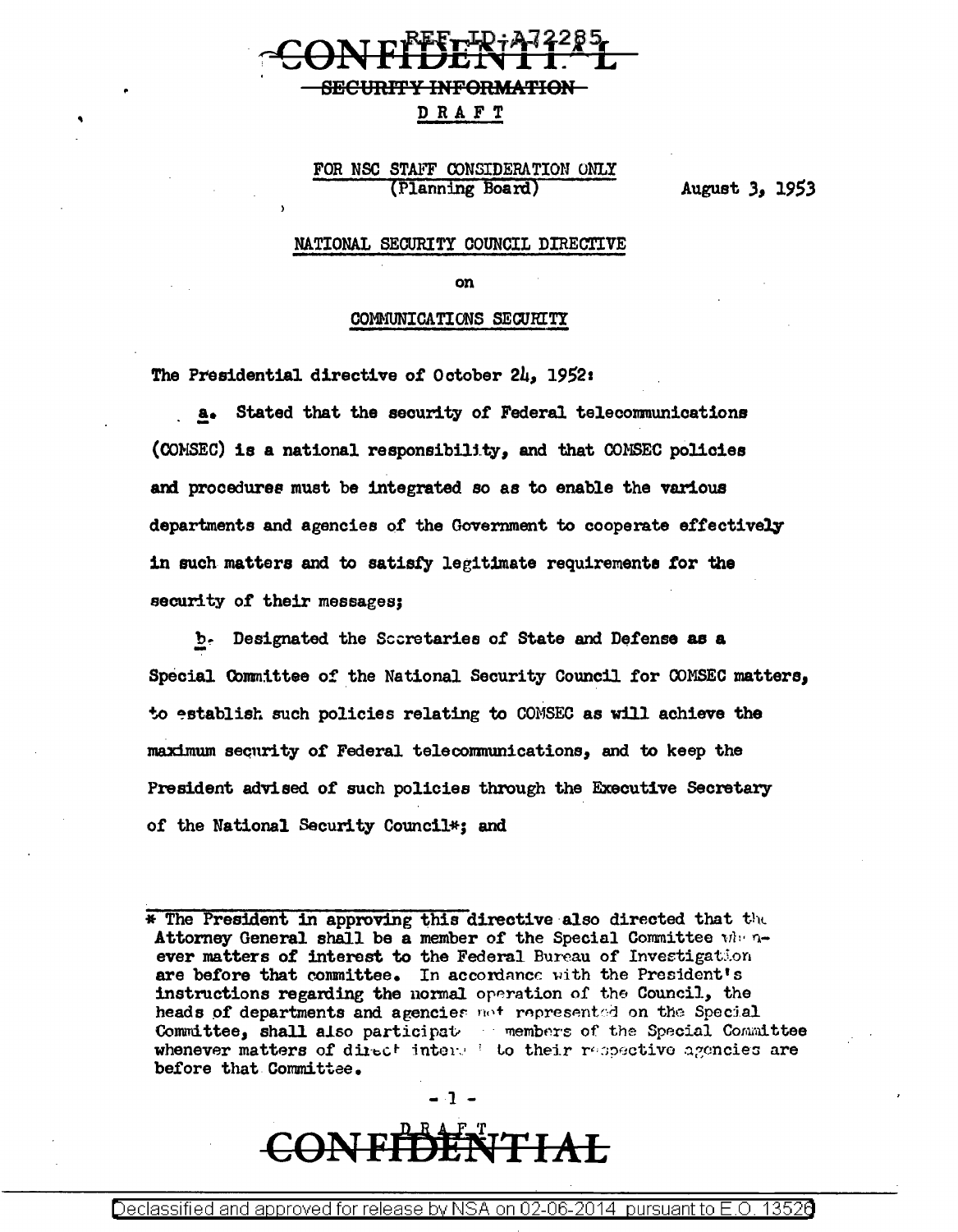### **SECURITY INFORMATION**

**CONFIDENTIAL** SECURITY INFORMATION

### DR AFF T

c. Directed the Special Committee of the NSC to prepare and issue in the COMSEC field directives which will:

(1) Rescind the Executive Order of July 3, 1945 entitled "Cryptographic Security with Respect to Certain Communications ' of the Government"\*.

(2) Establish a United States Wamunications Security Board (USCSB) responsible for integrating policies and procedures affecting the security of Federal telecommunications.

(3) Provide for the establishment of appropriate responsibilities and authorities to assure within the various departments and agencies of the Government, among other things:

(a) High and uniform standards of communications security:

(b) Effective cooperation in COMSEC matters between departments and agencies concerned;

(c) The adequacy of the cryptographic systems used;

(d) Coordination of COMSEC problems, particularly policies with respect to foreign governments;

 $(e)$  Satisfaction of legitimate requirements for the security of telecommunications..

Pursuant to the foregoing and to the provisions of Section 101 and Section 211 of the National Security Act of 1947, as amended,

\*The Order was classified and was not published in the Federal Register. It was rescinded by the President on  $(date)$ 

- 2 -

<del>EONFIDENTIAL</del>

<del>-CONFIDENTIAL-</del>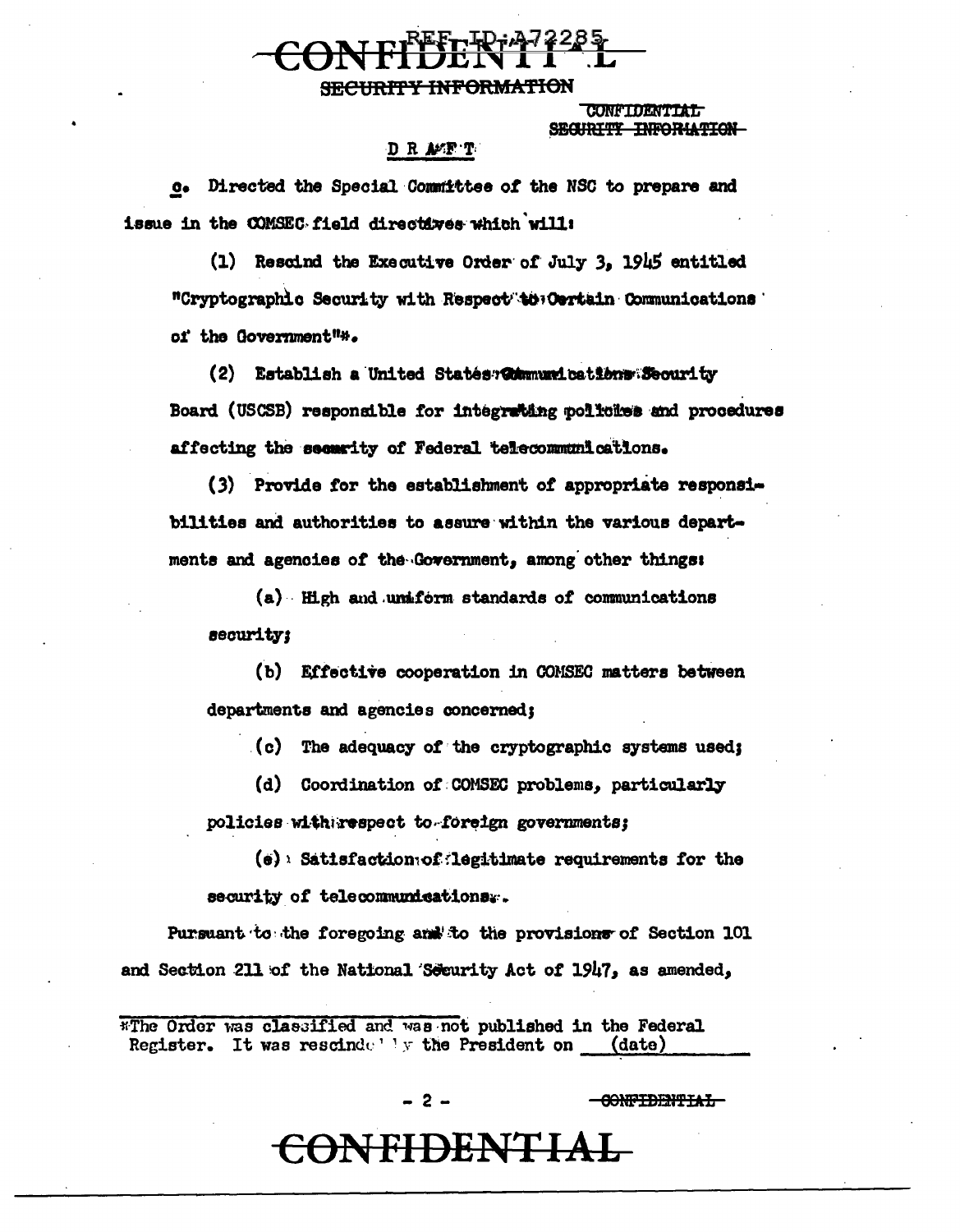SECURITY INFORMATION

CONFIDENTIAL SECURITY INFORMATION

### D R A F T

the Special Committee of the National Security Council for COMSEC hereby authorizes and directs as follows:

1. The United States Communications Security Board (USCSB):

There is hereby established the United States Communi**a.** cations Security Board (USCSB), hereinafter referred to as the Board, which shall be a body acting for and under the aforesaid Special Committee and shall operate in accordance with the provisions of this Directive and any other directives which may be issued by the Special Committee.

b. The Board shall be composed of one representative of each of the following:

> The Secretary of State (2) The Secretary of Defense (3) The Secretary of the Treasury The Director, Federal Bureau of Investigation The Secretary of the Army The Secretary of the Navy The Secretary of the Air Force The Director of Central Intelligence The Director of the National Security Agency  $(i)$ The Atomic Energy Commission

c. The Board shall have the following responsibilities under the authority of the Special Committee:

(1) To establish broad policies necessary to:

(a) Insure high and uniform standards of COMSEC within the various departments and agencies of the Government.

- 3 -

**CONFIDENTIAL** 

## <del>)NFIDENTIAL</del>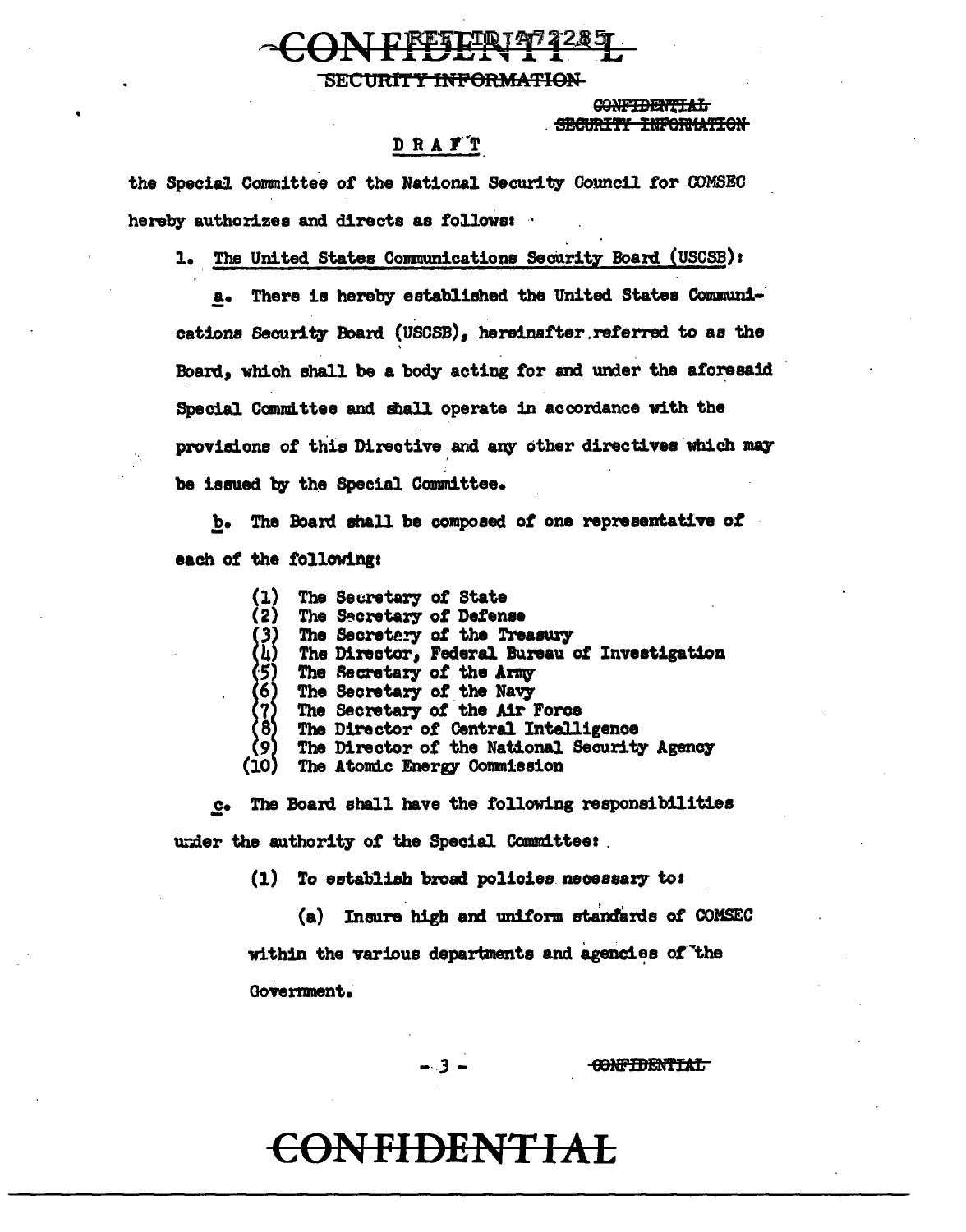## ON FFFFFFF<sup>4285</sup>

 $\mathbf{I}$ 

### CONFIDENTIAT STORT TV INFORMATION

### **DRAFT**

(b) Institute and maintain effective cooperation in COMSEC matters among the departments and agencies concerned.

(c) Achieve the maximum practicable degree of security of Federal telecommunications.

(d) Satisfy legitimate requirements for the security of telecommunications of the departments and agencies.

(e) Guide the relations of the U.S. Government with foreign governments and international organisations in COMSEC matters.

(f) Guide the actions to be taken by the Executive Agent in COMSEC matters.

 $(\hat{z})$  To approve the long-range plans for communications security of the U.S.

(3) To advise the Special Committee with respect to COMSEC policy matters decided by the Board and make recommendations as appropriate.

(h) To study the CONSEC standards and practices of any department or agency in the field of COMSEC and make recommendations as necessary to insure compliance with the directives of the Board in this field.

d. The Board shall elect its own Chairman from among its membershi.p.

- h -

**CONFIDENTIAL**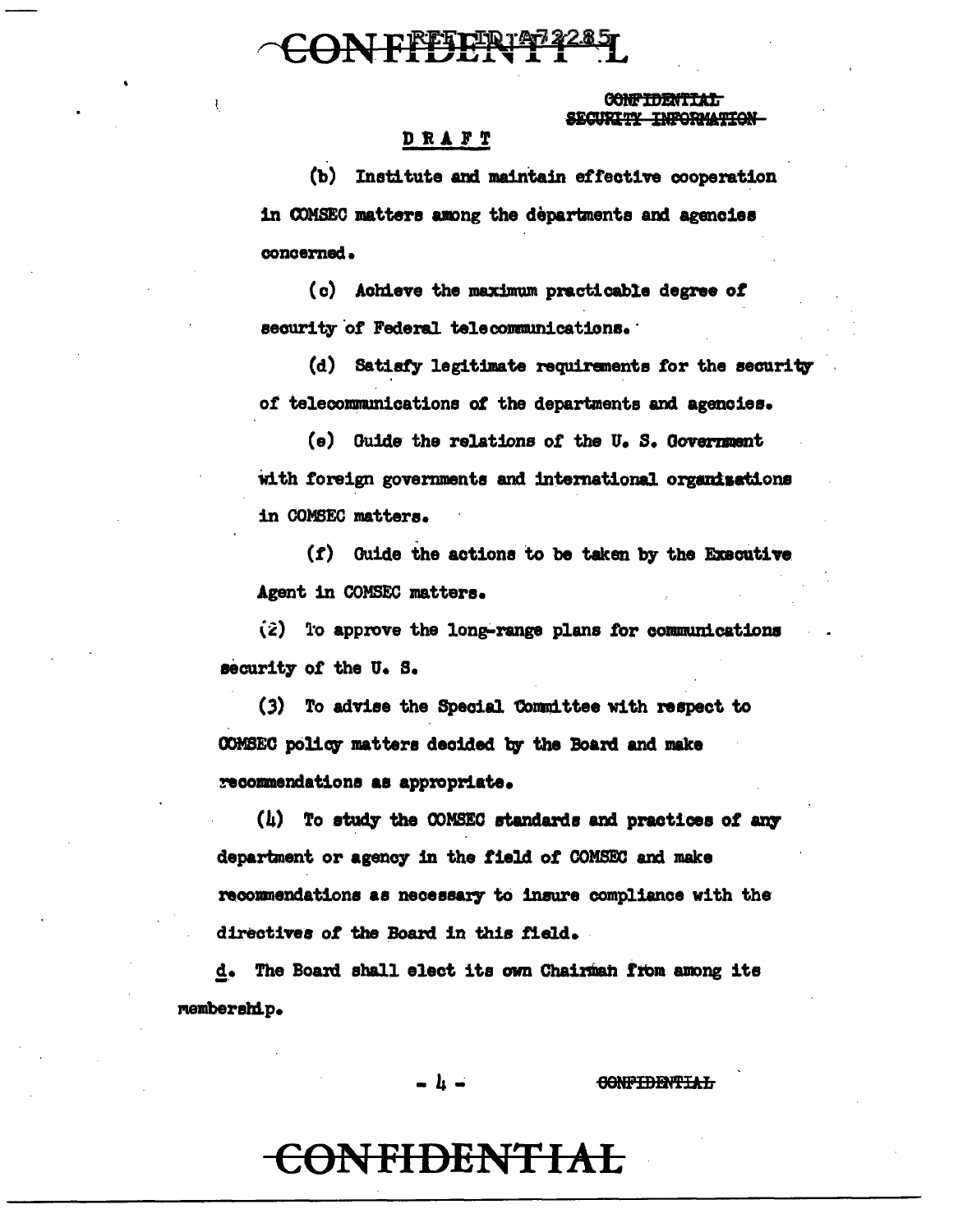# **ONFIDENTI**TL

<del>AONRTDENTTAT.</del> **TNIPORMA TT ON** 

### DRAFT

e. The Board shall have a staff headed by an executive secretary who shall be appointed by the Chairman with the approval of a majority of the Board.

f. The Board shall meet at the call of the Chairman or at the request of any member, and shall determine its own procedures subject to the provisions of this Directive.

g. The Board shall reach its decisions by majority vote. In the event that the Board votes and reaches a decision, any dissenting member of the Board may appeal from such decision. Such appeal must be made within 15 days to the Special Committee. In the event that the Board votes and fails to reach a decision. any member of the Board may appeal to the Special Committee and such appeal must be made within 15 days of the inconclusive vote. In either event the Special Committee shall review the matter, and its determination thereon shall be final. Appeals by the Director of NSA, or by the representative of any of the Military Departments shall be filed only with the approval of the Secretary of Dafense.

h. No action shall be taken with respect to any matter forming the subject of an appeal until the appeal is decided; provided that, if the Secretary of Defense determines, after consultation with the Secretary of State (and the Attorney General and the heads of other departments and agencies as

- 5 -

**CONFIDENTIAL**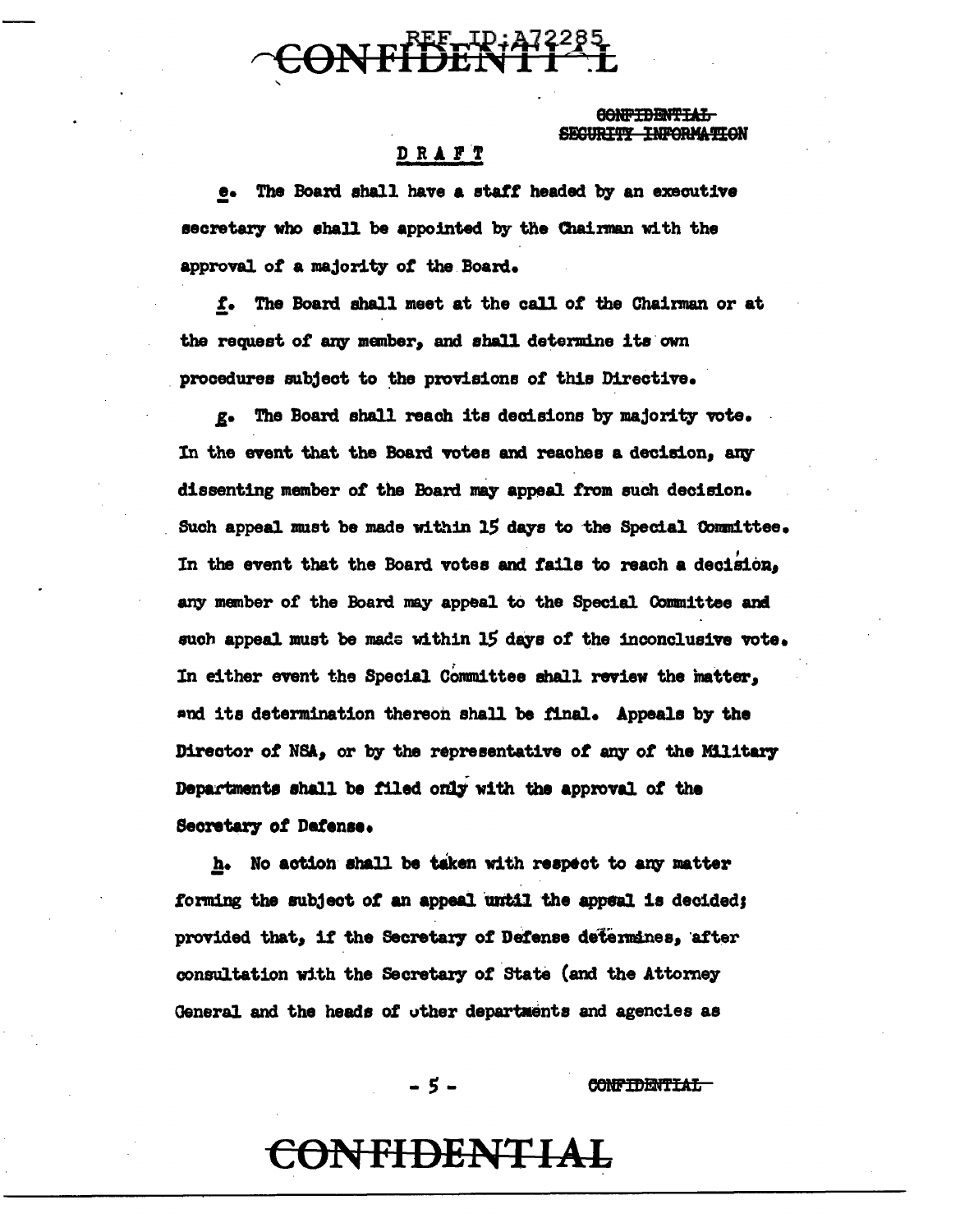

CONFIDENTIAL SECURITY INFORMATION

### DRAFT

appropriate), that the subject matter presents a problem of an emergency nature and requires immediate action, his decision shall govern, pending the result of the appeal. In such an emergency situation the appeal may be taken directly to the President by the Special Committee.

The Board shall invite the head of any department or  $1.$ agency not represented on the Board to designate a representative to participate with the Board in consideration of matters of direct interest to such a department or agency, to the end that the communications security needs of such departments and agencies may be considered; and heads of departments and agencies not represented on the Board may present, through the Executive Secretary of the Board, communications security matters for consideration by the Board.

j. Departments or agencies not represented on the Board may appeal from decisions of the Board in the manner prescribed for departments and agencies represented on the Board.

2. Directive to the Secretary of Defense

a. The Department of Defense is hereby designated as Executive Agent of the Government for all COMSEC matters.

b. As Executive Agent, the Department of Defense is charged with the mission of:

(1) Providing centralized, overall cognizance of the measures necessary to provide and assure the adequacy of the COMSEC techniques and materials used by the Government;

**CONFIDENTIAL** 

CONFIDENTIAL

 $-6 -$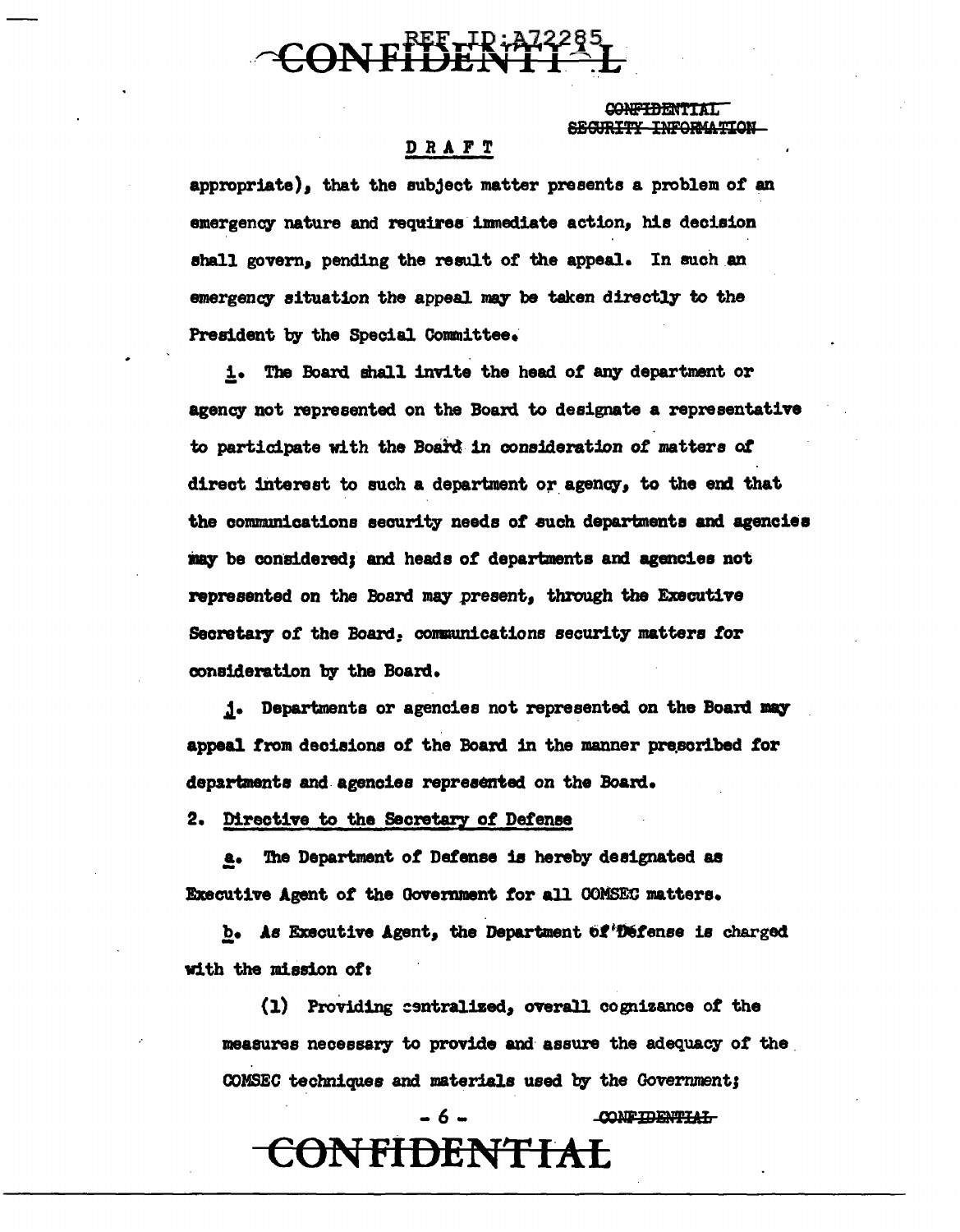# CONFIDENTI T.

G<del>onfidential</del> SECURITY INFORMATION

### DRAFT

(2) Formulating for the Board integrated technical and operating policies. programs, and long-range plans required to maintain high and uniform standards to ensure the security of Federal telecommunications; and

(3) Providing advice and recommendations on any aspect of the field of COMSEC.

c. As Executive Agent the Department of Defense is empowered to take action within policies and procedures established by the Board. in all COMSEC matters affecting the departments and agencies of the Government provided, however, that where exception to its action is made by the Secretary of a department or by the Head or Director of an agency outside of the Department of Defense, such exceptions shall be referred to the Board. Pending Board review, if the Department of Defense determines that the subject matter presents a problem of an emergency nature and requires immediate action it may refer the matter to the Special Committee for immediate decision.

d. Subject to the specific provisions of this Directive and subsequent directives issued by competent authority, the Director of the National Security Agency shall act for the Executive Agent in all COMSEC matters as forth in subparagraphs (1) thru (13) below and any others which may be specified by the Special Committee or the Board. With respect to the Military Departments,

 $-7 -$ 

<del>CONTIDENTIAL</del>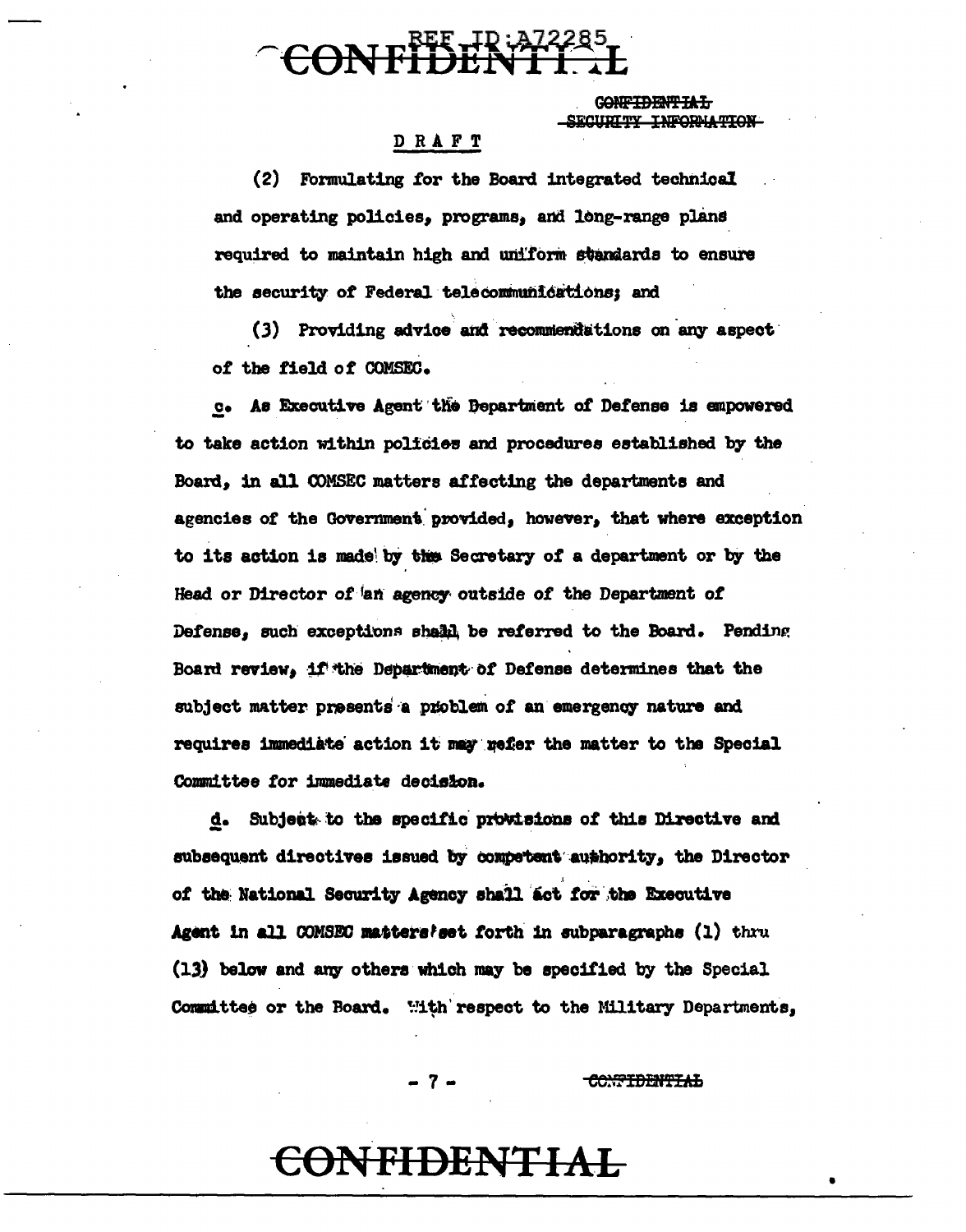# **REF ID:A7228**

**CONFIDENTIAL** SECURITY INFORMATION

### DRAFT

the Director. NSA will perform his functions under the immediate direction of the Joint Chiefs of Staff.

Included in the specific responsibilities of the Director,  $\bullet$ NSA in the fields of cryptosecurity, transmission security, physical security, and cover and deception shall be the following:

 $(1)$  To prescribe, or review and approve, the cryptoprinciples incorporated or to be incorporated in any telecommunications equipments and systems and in any COMSEC equipments and systems used by the departments and agencies of the Government.

(2) To prescribe, or review and approve, cryptosecurity rules, regulations, and instructions applicable to the operation and use of any crypto-equipments and systems and of any COMSEC equipments and systems.

(3) To perform technical analysis of Federal telecommunications for the purpose of determining the degree of COMSEC being provided by the cryptoprinciples, materials, and procedures utilized by the departments and agencies as well as the effect on COMSEC of the communications procedures and practices also being utilised; making arrangements as appropriate to obtain the material required for such analysis. (See paragraph  $3 \underline{a}$  (3)).

(4) To review and evaluate communications procedures developed by the departments and agencies to determine

- 8 -

CONFIDENTIAL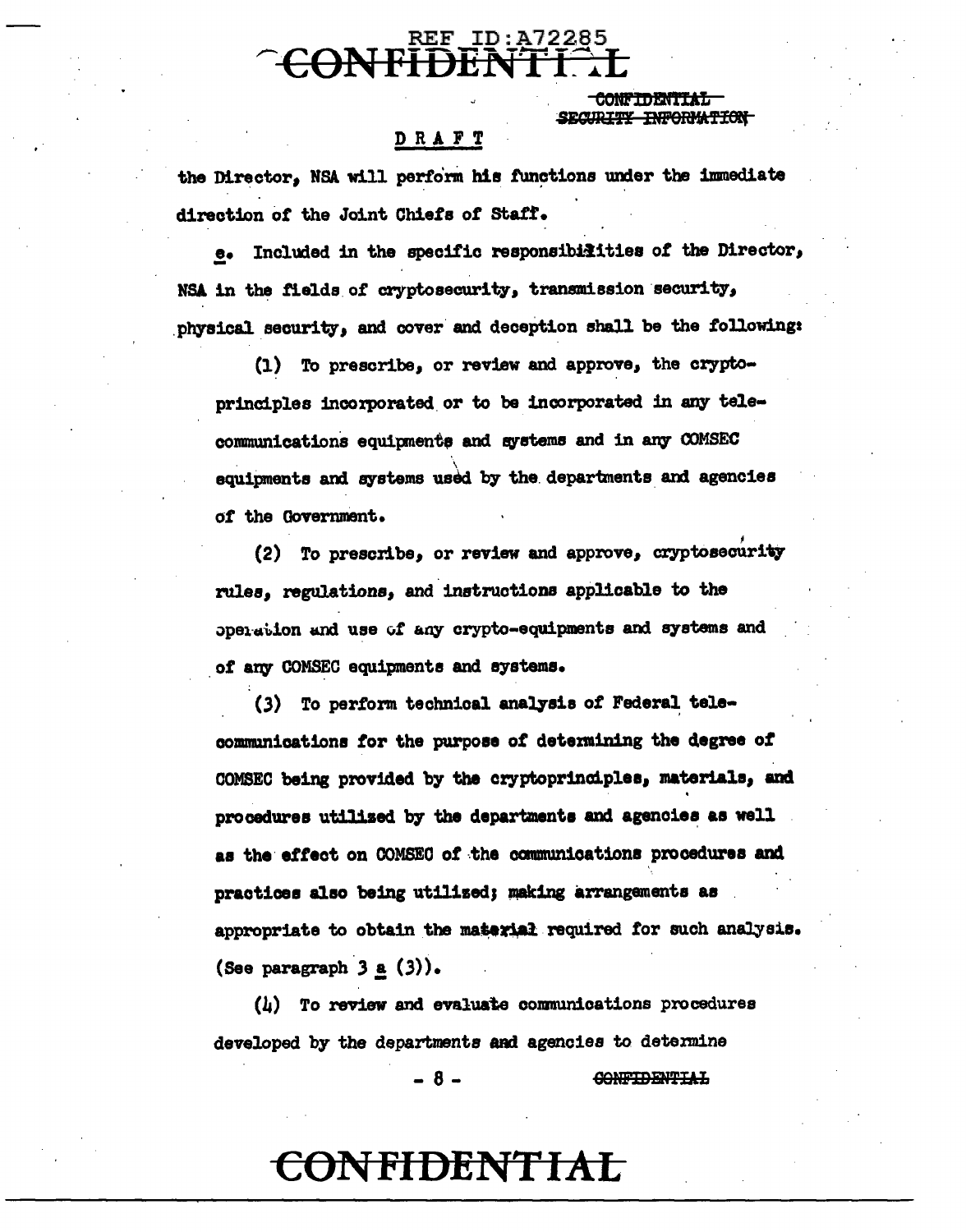

**CONFIDENTIAL** SEGURTTY INFORMATION

### DRAFT

whether such procedures will provide and maintain transmission security; and to recommend revisions and additional rules and procedures as required. To accomplish this the Director, NSA may perfom technical analyses of Federal telecommunications and shall make the necessary arrangements with the departments and agencies to obtain the material required for analysis. (See paragraph  $3 \underline{a} (1)$ ).

 $(5)$  In collaboration with the departments and agencies as appropriate, to prescribe minimum standards for the physical security of cryptomaterial.

(6) In collaboration with the departments and agencies, . to assist in the preparation of and to review the communications pertions of all strategic cover and deception plans. To formulate and promulgate the basic policies used in such portions.

(7) To obtain from the departments and agencies their requirements for crypto-equipments and materials and to formulate, for consideration by the Board, integrated programs for the research, development, production and procurement necessary to meet these requirements and adequate to insure the continuing security of Federal telecommunications.

(8) To review and coordinate the integrated cryptosecurity research and development program and to conduct research and development necessary to support it. Subject to prior notification to and approval by the Director, - 9 - <del>CONFIDENTIAL</del>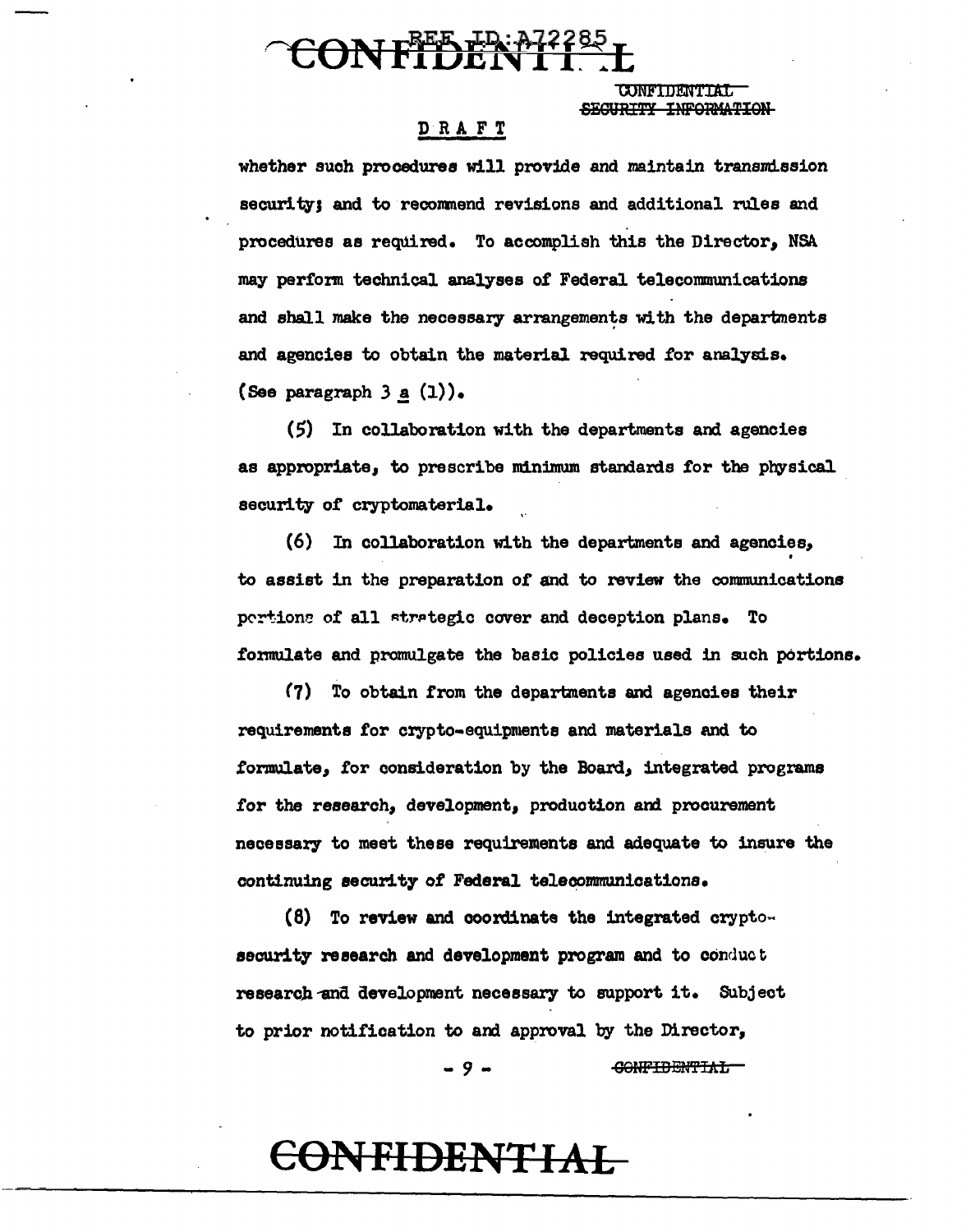### REF ID:A72285 rcONFIDENTI~L

### SUCCEPTION CONFIDENTIAL **ENFORMATION**

### DRAFT

NSA, departments and agencies may initiate and pursue such research and development projects'as may.be necessary to support their COMSEC activities.

(9) To produce cryptomaterial necessary to meet the legitimate requirements of the departments and agencies and to insure that there is adequate capacity to meet these requirements. In so doing the Director, NSA by mutual agreement may authorize the departments and agencies to engage in the production of cryptomaterial provided that such production is conducted in accordance with technical cryptologic criteria prescribed by the Director, NSA and further provided that the Director, NSA is kept informed of the production accomplished.

(10) In meeting operational requirements, to insure the necessary compatibility and, insofar as practicable, the standardization of crypto-equipments and material in order to promote a maximum of efficiency and economy in their procurement, operation, andjmaintenanoe. Determination *ot* the acceptability of an equipment in meeting the operational requirements is a responsibility of the departments and agencies.

(11) To furnish services and materials for the COMSEC program of the departments and agencies under mutually agreeable fiscal arrangements.

 $-10 -$ 

•

CONFIDENTIAL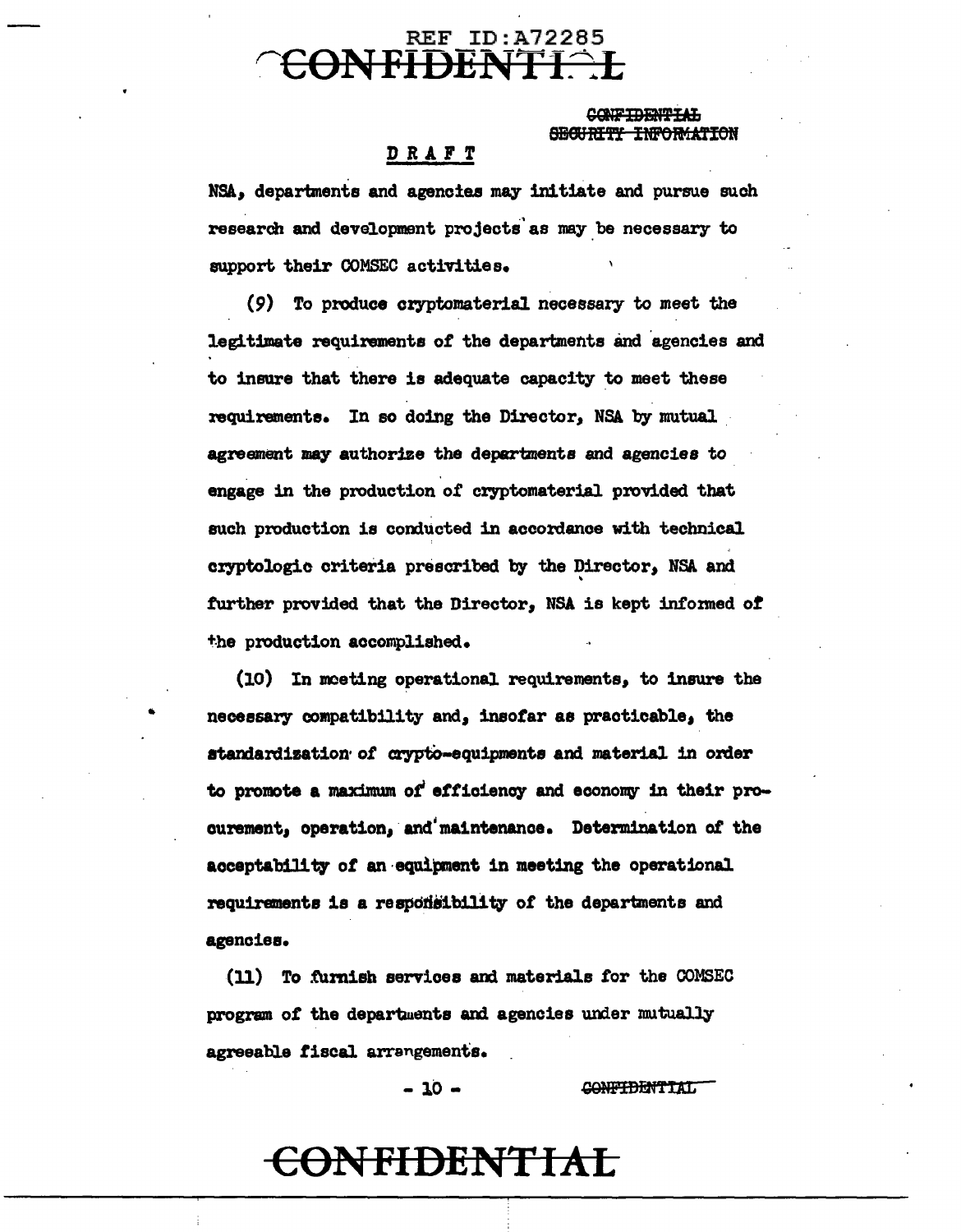## RIT IDRATZZE

**SECURITY INFORMATION** 

**CONFIDENTIAL** SEGIRTTY INFORMATION

### DRAFT

(12) To conduct liaison on technical COMSEC and related matters with the cryptologic authorities of foreign nations and international organizations.

(13) To provide technical guidance and support for cryptosecurity training conducted by the departments and agencies.

e. Except on matters which have been voted on by the Board and subject to the direction of the Secretary of Defense (and in the case of the Military Departments, the Joint Chiefs of Staff), the Director, NSA shall discharge his responsibilities in accordance with his own judgment. In exercising the authority. over COMSEC matters granted in this Directive, the Director, NSA shall:

(1) Obtain from the departments and agencies such information as he may require in performing his functions, as authorized in this Directive or any other directive subsequently issued.

(2) Act through the department and agency representatives on the Board or. in the case of departments and agencies not represented on the Board, through the duly authorized representatives of the heads of such departments and agencies.

(3) Arrange with the authorized representative of a department or agency for required liaison with subordinate elements of that department or agency.

> - 11 -**CONFIDENTIAL**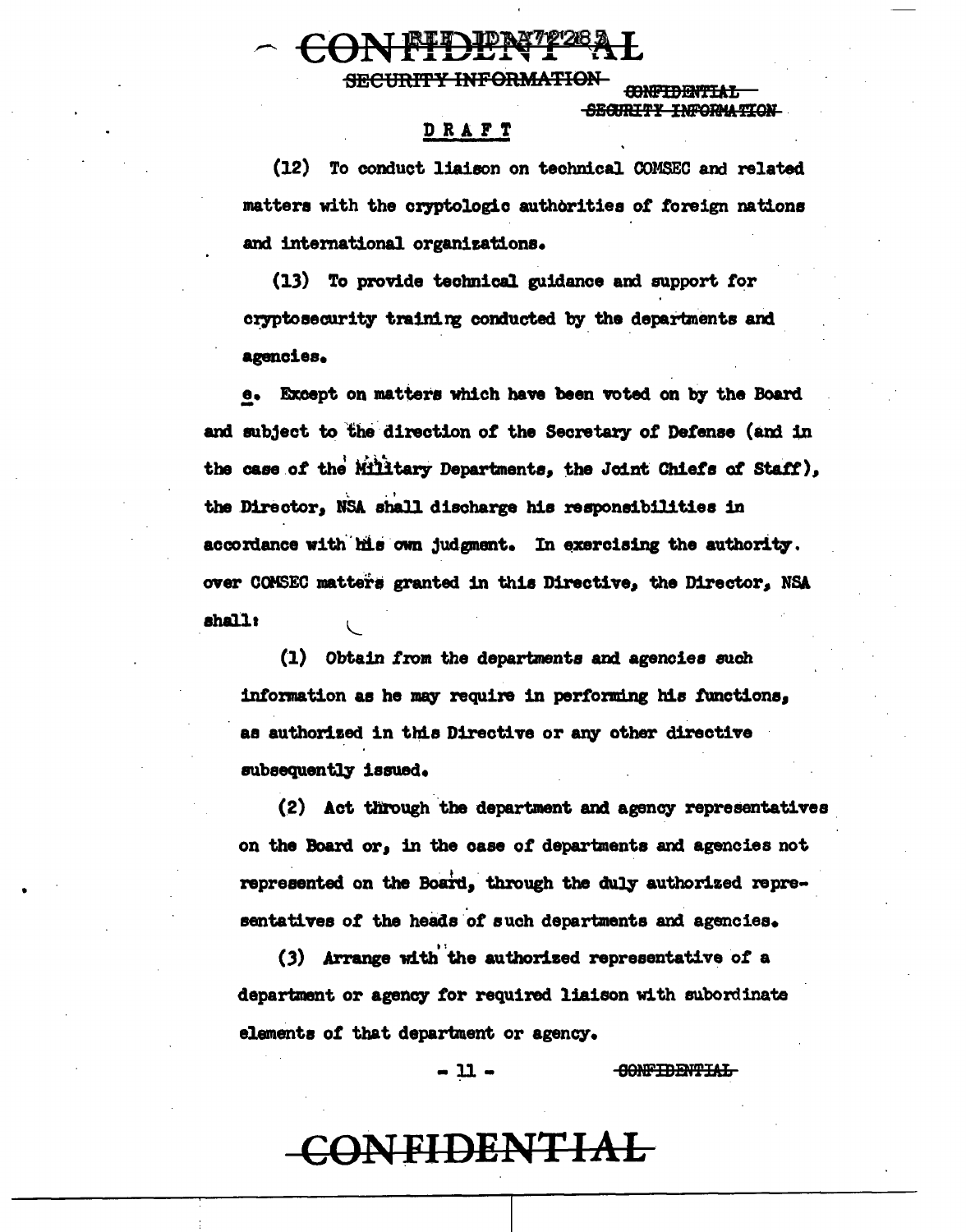$\sim \text{COMHDENT-AL}$ 

SECURITY INFORMATION GONFIDENTIAL **CURTTY INKORMATION** 

### DRAFT

(b) Refer violations of OOMSEC instzuotions to the head of the department or agency concerned for such action as may be deemed necessary and, if appropriate corrective action is not taken, refer the subject to the Board. 3. Directive to the Departments and Agencies *of* the Government .!• All departments am agencies *ot* the Federal Ooverment ahallt

 $(1)$  Organize and conduct their communications security activities as they see fit subject to the provisions of law, the directives *ot* the President, the provisions *ot*  this Directive, and any other directives which may be issued by the Special Committee. Nothing in this Directive shall relieve the individual departments and agencies of their responsibilities for executing all measures required to assure the security and efficiency of their own teleconmunications.

(2) Not be required to disclose to the Director, NSA, the Board, or any of its committees the contents of any official communications concerning its activities, it, in the opinion *ot* the head of the department or agency, the disclosure would be contrary to the National interest. Nothing in this Directive shall be construed to give the· Board or any of its representatives the right to inspect any department or agency without approval by the head thereof.

> $-12 -$ **CONFIDENTIAL**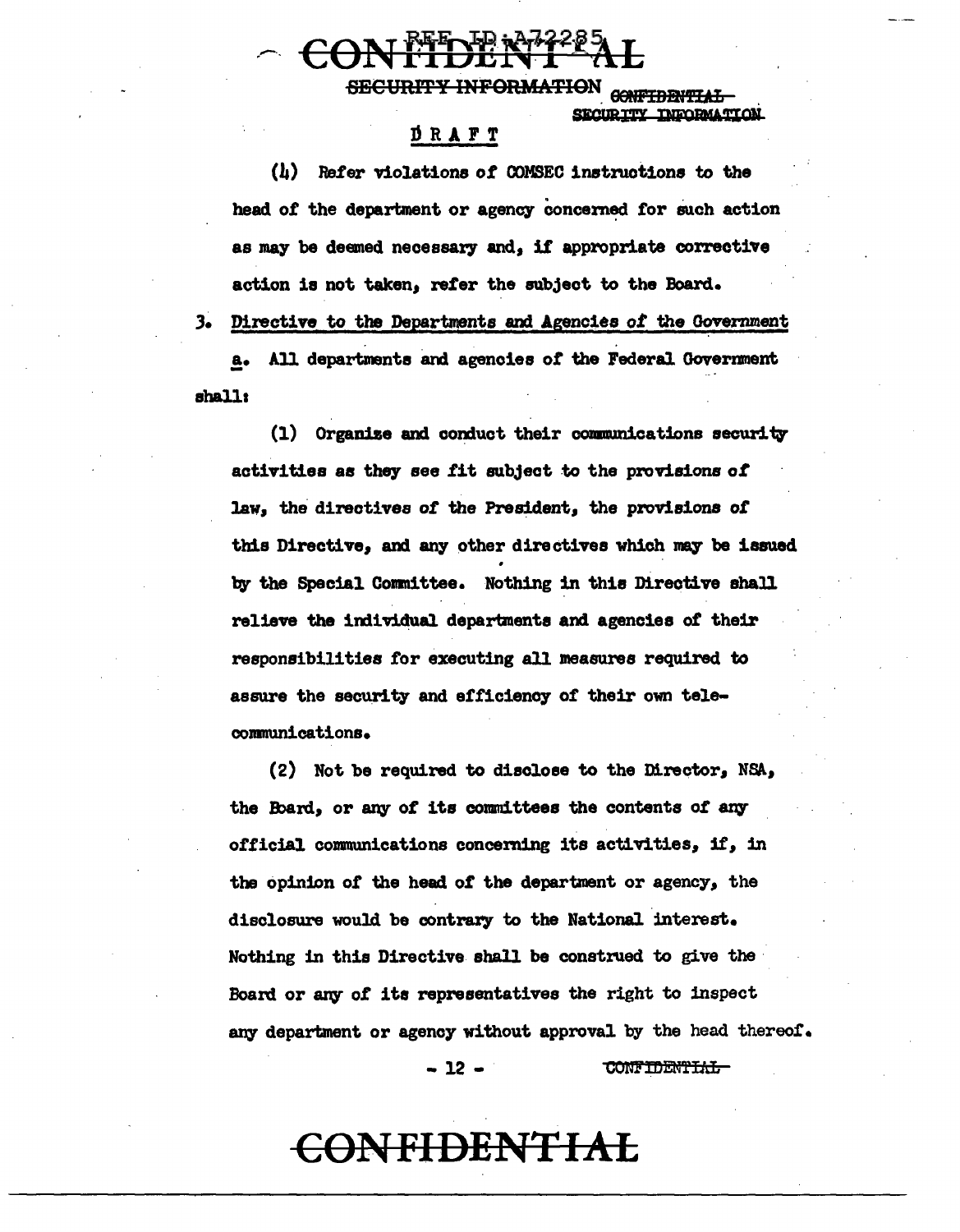**SECURITY INFORMATION** 

**CONTACT DENTITY A** SECURITY INFORMATION

### **DRATT**

(3) Bring to the attention of the Board all rules and regulations in conflict with the provisions of this Directive.

Special Terms Used in this Directive are Defined as Follows: h.

Telecommunications - Any transmission, emission or reception of sign, signals, writing, images and sounds or intelligence of any nature by wire, radio, visual, or other electromagnetic system.

b. Federal Telecommunications - Those telecommunications which are of an official character dealing with governmental affairs and are originated by or intended for officials of the United States Government. Specifically exempted from this definition is that portion of the communication activities conducted by the Central Intelligence Agency in accordance with the authorities granted the director of Central Intelligence under NSCID No. 5.

Communications Security - The protection resulting from  $c_{\bullet}$ all measures designed to deny to unauthorized persons information of value which might be derived from the possession and study of telecommunications, or to mislead unauthorized persons in their interpretation of the results of such a study. Communications security includes: (1) transmission security; (2) cryptosecurity, and (3) physical security of communications security materials and information.

> $-13-$ <del>CONFIDENTIAL</del>